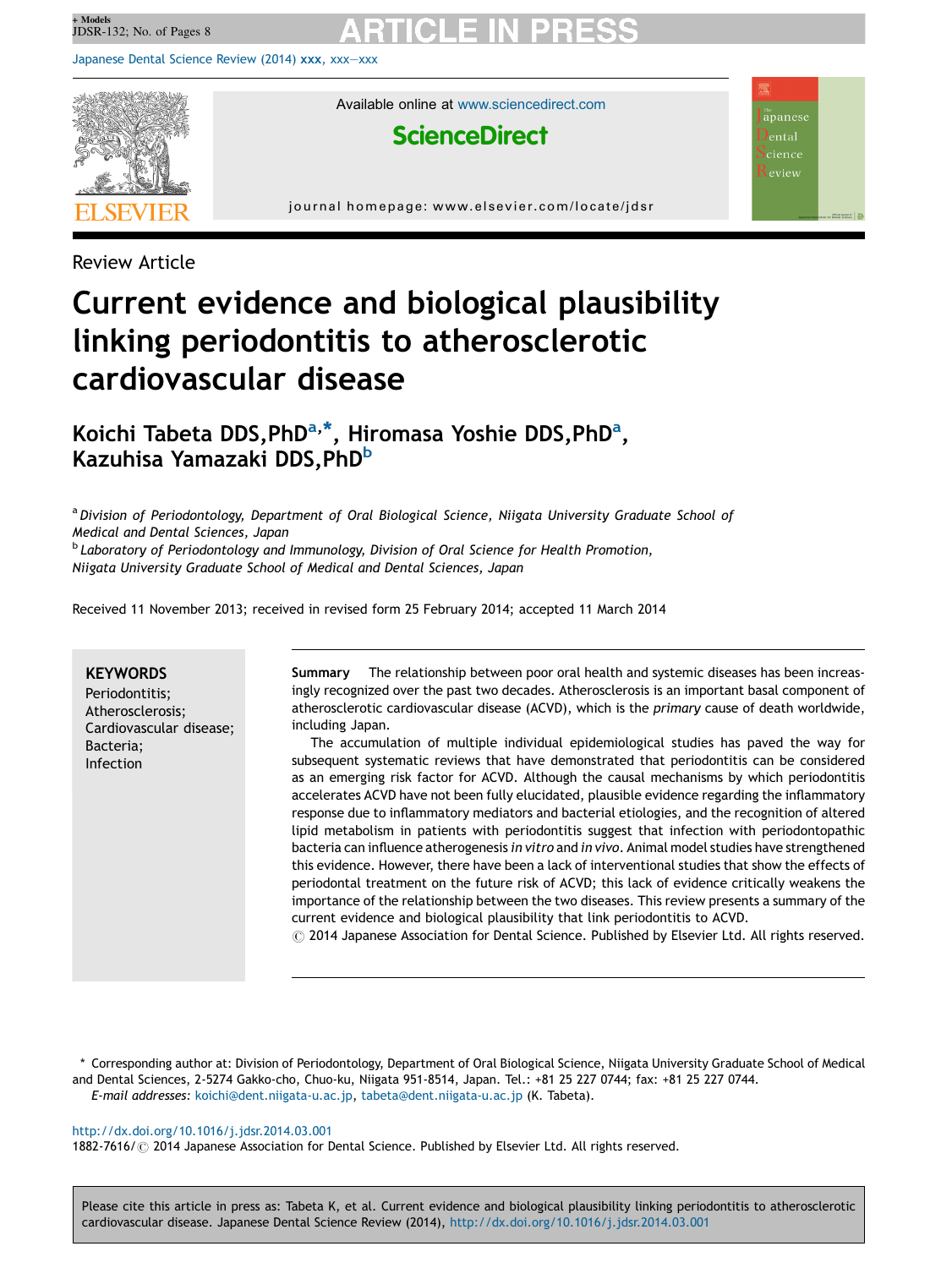#### **Contents**

| $\overline{1}$ . |     |  |
|------------------|-----|--|
| 2.               |     |  |
| 3.               |     |  |
|                  |     |  |
|                  | २ २ |  |
|                  | २ २ |  |
|                  |     |  |
|                  |     |  |
|                  |     |  |
|                  |     |  |
| 4.               |     |  |
| 5.               |     |  |
|                  |     |  |
|                  |     |  |

### 1. Introduction

Periodontitis is caused by infection with a group of bacteria, primarily Gram negative and anaerobic species. The inflammation triggered by a bacterial infection is characterized by mononuclear cell infiltration into the gingival tissues, leading to connective tissue destruction and alveolar bone resorption. The loss of tooth function caused by periodontal destruction diminishes masticatory function and impairs facial configuration. Furthermore, periodontitis is a major public health issue because it can be a source of social inequality, decreases quality of life, and increases dental costs; it also has a potential impact on systemic diseases.

Individual epidemiological studies and subsequent systematic reviews have demonstrated that periodontitis can be considered as an emerging risk factor for atherosclerotic vascular disease (ACVD) [\[1\].](#page-5-0) Although the causal mechanisms by which periodontitis accelerates ACVD have not been fully elucidated, plausible evidence regarding the inflammatory response due to inflammatory mediators and bacterial etiologies, and the recognition of altered lipid metabolism in patients with periodontitis suggest that infection with periodontopathic bacteria can influence atherogenesis [\(Fig.](#page-2-0) 1). Several studies conducted in vitro and using animal models have demonstrated some causal mechanisms in human patients with periodontitis; these mechanisms suggest that infection and the subsequent inflammatory response may be a key to elucidating the association between atherosclerosis and periodontitis. This review presents a summary of recent studies on the relationship between periodontitis and ACVD.

### 2. Epidemiological evidence

The association between poor oral health and ACVD has been increasingly recognized over the past two decades. A significant number of groups have conducted epidemiological studies, and the findings have been systematically reviewed several times  $[1-6]$ . A comprehensive review by an American Heart Association (AHA) working group concluded that periodontal disease is associated with atherosclerotic vascular disease independent of known confounders [\[7,8\].](#page-5-0) However, the working group further concluded that there was no evidence of a causal link. This review further pointed out gaps in the published research and methodological issues that should be improved in future research, such as the need for uniform criteria for the evaluation and case definitions of periodontitis. It further emphasized the need for welldesigned, controlled interventional studies with standard treatment protocols as well as considerations for issues such as sustainability of treatment response over time  $[7,8]$ . To this point, Dietrich et al. [\[9\]](#page-5-0) systematically reviewed cohort and case—control studies while minimizing the effects of misclassification by including studies that evaluated periodontal probing depth/clinical attachment loss and/or radiographically assessed alveolar bone loss. The researchers observed that the association was stronger in younger adults and that there was no evidence for an association between periodontitis and the incidence of coronary heart disease (CHD) in subjects aged  $>65$  years. The conclusions from this review were that the evidence for an increased risk of ACVD in patients with periodontitis compared with that in patients without the disease only applied to a limited section of the population [\[9\]](#page-5-0). Thus, the clinical parameters of periodontitis, such as periodontal probing depth, clinical attachment loss, and/or radiographic assessment of bone loss, have all been associated with an increased risk of ACVD independent of established risk factors. However, the amount of excess risk adjusted for ACVD risk factors varied across studies according to the type of cardiovascular outcome and age and sex of the subjects. Specifically, the risk has been greater in males and younger individuals [\[9—12\].](#page-5-0)

### 3. Biological plausibility

#### 3.1. Inflammatory mediators

Atherosclerosis, an inflammatory disease, is the major cause of ACVD and is initiated by injury to the vascular endothelium  $[13-16]$ . It is a major cause of diseases that involve plaque formation, plaque disruption, and subsequent atherothrombosis [\[14,17\]](#page-5-0). Although the accumulation of atheromatous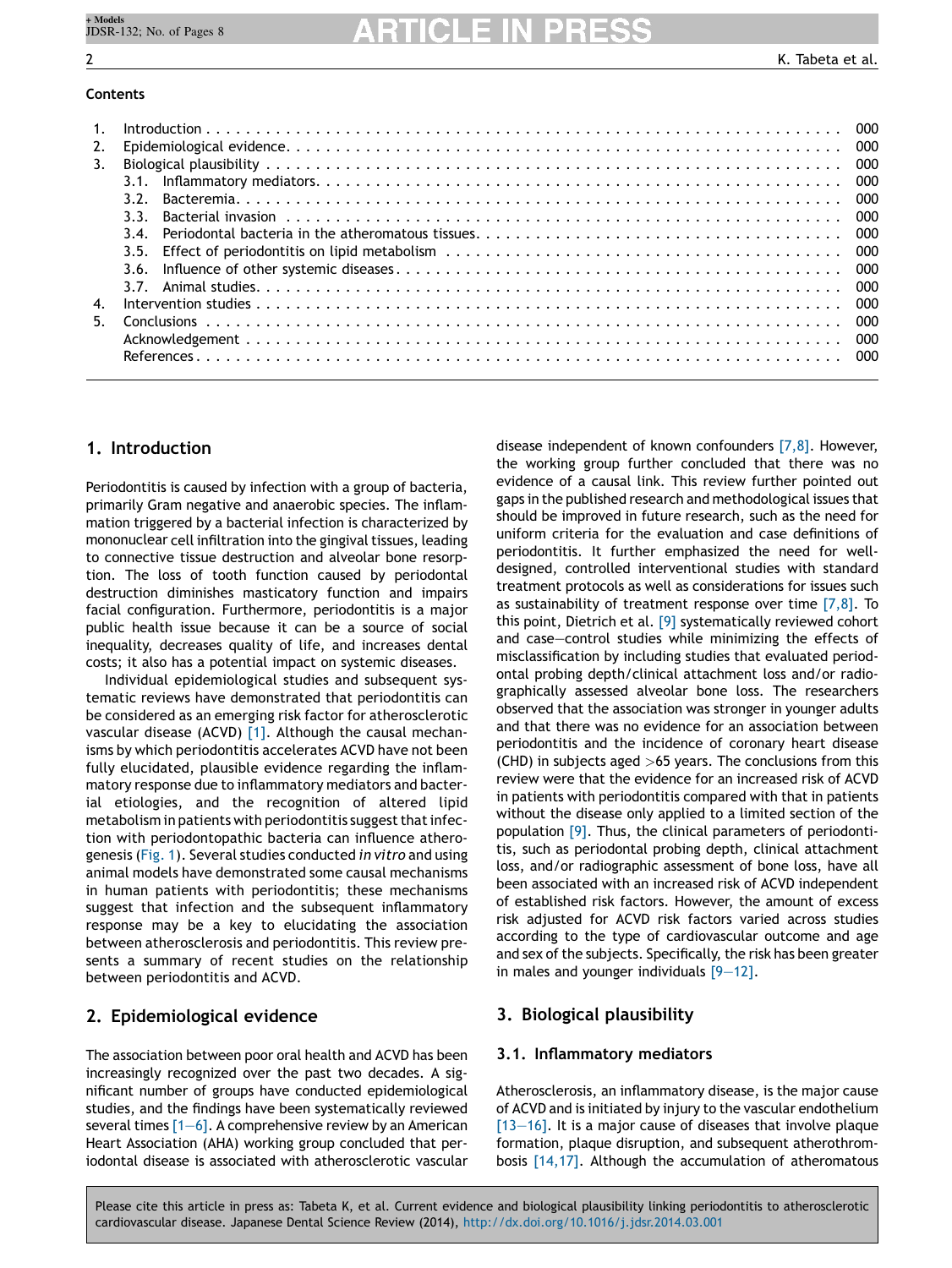#### <span id="page-2-0"></span>Evidence of linking periodontitis to cardiovascular disease 3



Figure 1 Biological plausibility of the relationship between the development of atherothrombotic lesions and periodontal infection. Bacteria entering the circulation as a result of periodontal infection, dental procedures, and routine tooth care result in varying levels of bacteremia. This may enhance the progression of atherosclerotic cardiovascular disease (red arrow). Inflammatory mediators produced in infected gingival tissues or as part of the hepatic response to periodontal infection may enhance the progression of atherosclerotic cardiovascular disease (blue arrow). Dyslipidemia modulated by periodontal infection primarily affecting the hepatic response may enhance the progression of atherosclerotic cardiovascular disease (green arrow). (For interpretation ofthe references to color in this figure legend, the reader is referred to the web version of this article.)

plaques in the artery wall is characteristic of atherosclerosis, the nature of the inflammatory response in the artery wall may be modulated by chronic infectious diseases that directly supply pathogens into the blood stream or indirectly influence systemic inflammation [\[18\]](#page-5-0). Endothelial dysfunction, the earliest indicator of cardiovascular disease, may be modulated through a state of systemic inflammation that can be evaluated by measuring different factors such as acute phase protein (CRP), tumor necrosis factor-a (TNF- $\alpha$ ), and interleukin-6 (IL-6), which have also been reported to be elevated in patients with periodontitis [\[19—21\].](#page-5-0)

High-sensitivity CRP (hsCRP) has been identified to be a key marker of atherosclerosis, and elevated levels constitute a risk factor for ACVD [22-25]. The mechanisms of CRP production in periodontitis patients have not been clearly demonstrated. CRP is produced mainly in the liver in response to IL-6, but extrahepatic production has also been confirmed at sites such as in the endothelium of atherosclerotic plaques, smooth muscle cells, infiltrated macrophages, and inflamed gingival tissues [\[26—28\].](#page-5-0) Serum hsCRP levels are much higher among Western individuals than among Japanese individuals. Whereas an hsCRP level of  $>2$  mg/L represents a high risk of CHD development among Western populations, 1 mg/L is the critical level among the Japanese [\[29\]](#page-5-0). Nakajima et al. found that the number of patients with serum hsCRP levels  $>1$  mg/L decreased after periodontal therapy in a Japanese population, suggesting that periodontal therapy may potentially decrease CHD risk in this population [\[19\].](#page-5-0)

The TNF- $\alpha$  concentration is reportedly higher in the serum of patients with periodontitis than in the serum of healthy subjects [\[30\].](#page-5-0) The effects of periodontal therapy on serum TNF- $\alpha$  concentration in patients with periodontitis were observed in multiple groups [\[31—33\]](#page-5-0). On the other hand, other study groups failed to detect the effects of periodontal therapy [19,34–38]. The concept of the elevation of TNF- $\alpha$  in patients with periodontitis has been controversial. The fact that the degree of elevation of TNF- $\alpha$  may be lesser than that of CRP and IL-6 may decrease the statistical power for detecting significance in studies with small patient samples. IL-6, a proinflammatory cytokine that can trigger systemic inflammation and hepatic CRP production, asserts its functions in an autocrine manner by way of the IL-6 receptor [\[26,27\].](#page-5-0) Two randomized controlled trials (RCT) reported a decrease in serum IL-6 concentrations in patients with periodontitis [\[39,40\]](#page-6-0) and this finding was in line with those of other studies [\[41,42\].](#page-6-0) However, no significant effect of periodontal treatment was observed in other studies [\[36,43\]](#page-6-0). A recent meta-analysis also failed to detect the effects of periodontal therapy on decreasing serum IL-6 levels; the authors concluded that there was moderate evidence that did not support the effects of nonsurgical therapy on serum IL-6 concentrations [\[44\]](#page-6-0).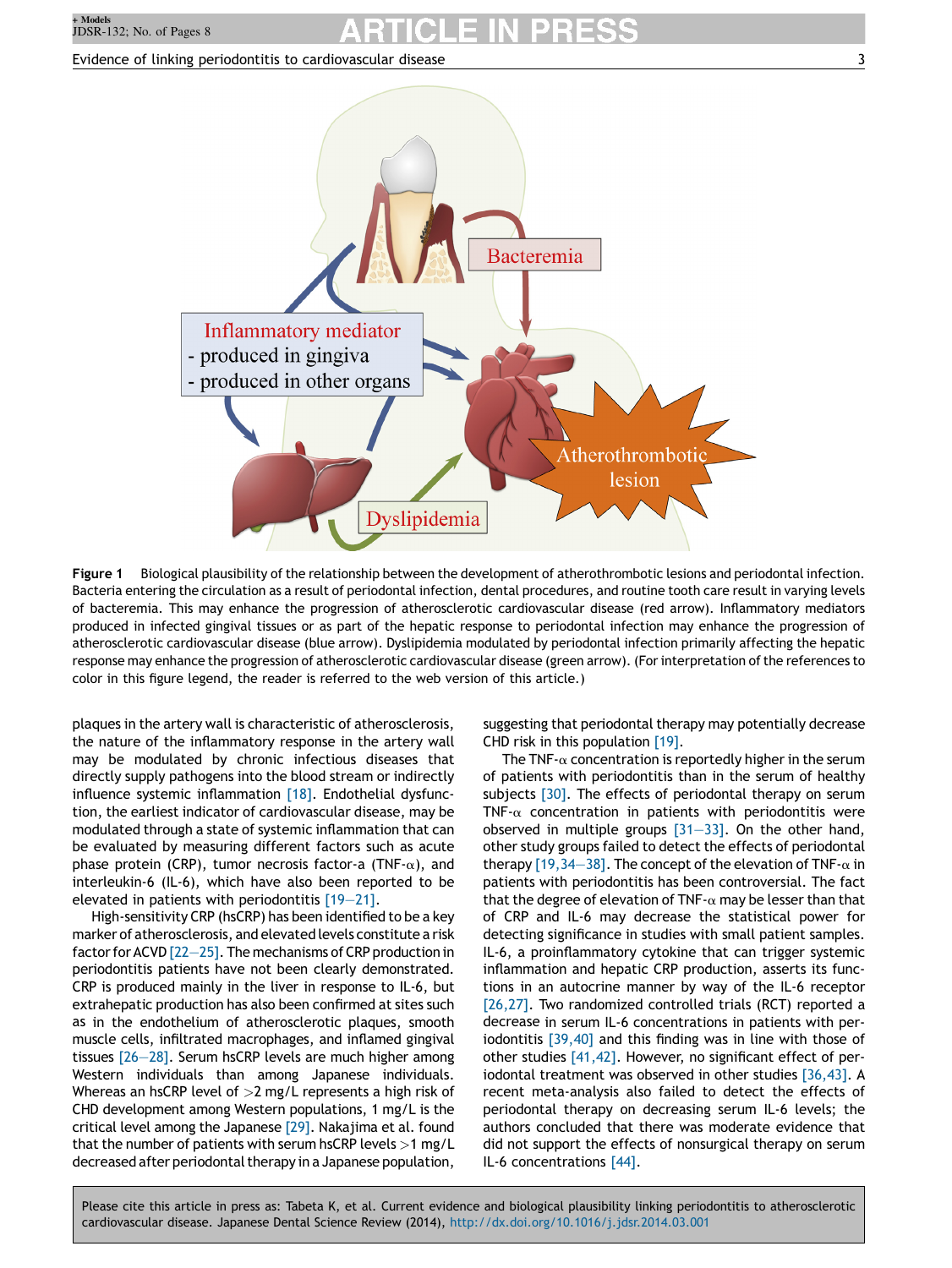#### 3.2. Bacteremia

Periodontal bacteria enter the circulation following dental procedures such as scaling, tooth extraction, and periodontal probing. Routine tooth care or activities such as tooth brushing, flossing, chewing, and biting can also cause varying levels of bacteremia depending on the study design [\[45\].](#page-6-0) Slight levels of bacteremia, which may consistently induce lowgrade inflammation several times a day in daily life, may potentially have an effect on atherogenicity.

Even if the bacteria do not survive long in the circulation, the bacterial products that remain in the blood stream, such as the outer membrane vesicles  $[46]$  and gingipains  $[47]$ , may also cause systemic and endothelial inflammatory responses; however, the extent to which these bacterial components or the inflammatory cytokines derived from oral infection affect endothelial function cannot be evaluated in humans because of technical issues. An inflammatory response triggered in endothelial cells induces the production of inflammatory cytokines and chemokines and the expression of adhesion molecules on the cell surface; this is followed by the infiltration of leukocytes.

#### 3.3. Bacterial invasion

Several groups have reported bacterial invasion of host cells through the invasion or adhesion of Porphyromonas gingivalis, Aggregatibacter actinomycetemcomitans, and Fusobacterium nucleatum to macrophages, vascular endothelial cells, and gingival epithelial cells [\[45\]](#page-6-0). It remains unclear whether the invasion of bacteria plays a role in human atherogenesis. However, internalized bacteria in epithelial cells can certainly induce the host immune response; furthermore, parts of the bacteria may flow into the blood stream, modulating the progression of atherosclerosis. A system of immune evasion of P. gingivalis, where the bacteria remains in a dominant state in the host cell, has been reported by one study group; this may cause a prolonged inflammatory response as observed in chronic inflammation. Using complement C5 convertase-like activity, P. gingivalis synergizes with C5a to increase cyclic adenosine monophosphate (cAMP) concentrations, resulting in the suppression of macrophage immune function and enhancement of pathogen survival in vitro and in vivo  $[48]$ . P. gingivalis, through lysine gingipain, can subvert the protective host proinflammatory response by direct cytokine degradation [\[49\]](#page-6-0). Invasion may provide access to host proteins, iron, and other nutrients by inducing host cell lysis or apoptosis. Egress of P. gingivalis from the endocytic recycling pathway in gingival epithelial cells helps in prolonging infection [\[50\].](#page-6-0) These observations may partly account for the persistence of periodontal inflammation and may influence the host inflammatory response. Downregulation or evasion of immune function may give bacteria the benefit of being able to survive, as observed in inflammatory exudates such as gingival crevicular fluid.

#### 3.4. Periodontal bacteria in the atheromatous tissues

Several species of oral bacteria have been identified in the affected disease sites of ACVD patients. Genomic DNA,

mainly 16S rRNA DNA, from periodontopathic bacteria and other species were detected by polymerase chain reaction (PCR); however, the frequency of detection of different species varies [\[51—59\].](#page-6-0) Controversially, no detection of bacterial DNA in atheromatous specimens has also been reported by some researchers  $[60-62]$ . Multiple groups have attempted to detect live periodontopathic bacteria in atheromatous plaques. P. gingivalis and A. actinomycetemcomitans were detected in endothelial cells derived from homogenized atheromatous tissue cultures through specific antibody detection [\[63\]](#page-6-0). Fresh atheromatous cells cultured with macrophages enabled the detection of P. gingivalis in culture [\[64\].](#page-6-0) However, this evidence does not necessarily indicate the actual invasion of live bacteria on site because the observation was obtained with cell cultures. Namely, the bacteria from contaminated blood may have invaded cultured cells in vitro; therefore, further studies are needed to confirm these findings. Nevertheless, these reports do indicate the possible immunological interaction between live bacteria and atheromatous plaque cells because the invasion of P. gingivalis into human cardiovascular cells such as human coronary artery endothelial cells (HCAECs), human aortic endothelial cells (HAECs), and human microvascular endothelial cells (HMECs)-1 has been reported in vitro [\[65—69\].](#page-6-0)

#### 3.5. Effect of periodontitis on lipid metabolism

Atherosclerosis is characterized by inflammatory cell infiltration, foam cell formation, and lipid accumulation in the vessel wall. Infection and inflammation are associated with marked changes in lipid and lipoprotein metabolism. Many of the changes in lipoproteins during infection/inflammation help in protecting the host from the harmful effects of the stimuli. However, in patients with chronic infection, inflammatory diseases, diabetes, obesity, and metabolic syndrome, these cytokine-induced changes in the structure and function of lipoproteins can be deleterious and may contribute to the development of atherosclerosis [\[70\]](#page-7-0). Therefore, it is of interest to determine whether periodontitis has an effect on lipid metabolism.

Severe periodontitis has been associated with a modest decrease in the levels of high-density lipoprotein (HDL) and low-density lipoprotein (LDL) cholesterol concentrations and a more robust increase in plasma triglyceride concentrations [\[71,72\]](#page-7-0). HDL cholesterol is an anti-atherogenic lipoprotein [\[73,74\]](#page-7-0), and a low HDL cholesterol concentration has been established as an independent risk factor for CHD [\[75\]](#page-7-0).

In contrast, no difference in HDL cholesterol concentrations was observed in the 10,590 participants in an Israeli population study, although the total cholesterol and triglyceride concentrations were higher in the patients with periodontitis than in the controls, as determined by the community periodontal index of treatment needs [\[76,77\].](#page-7-0) Pussinen et al. demonstrated that high combined serum antibody levels against A. actinomycetemcomitans and P. gingivalis were significantly associated with low HDL choles-terol concentrations [\[78\].](#page-7-0) Furthermore, the same research group demonstrated that periodontitis decreased serum HDL cholesterol concentrations by comparing them before and after treatment [\[78\]](#page-7-0). Although infection and inflammation have been associated with a decrease in serum HDL cholesterol, the exact mechanism has not yet been established.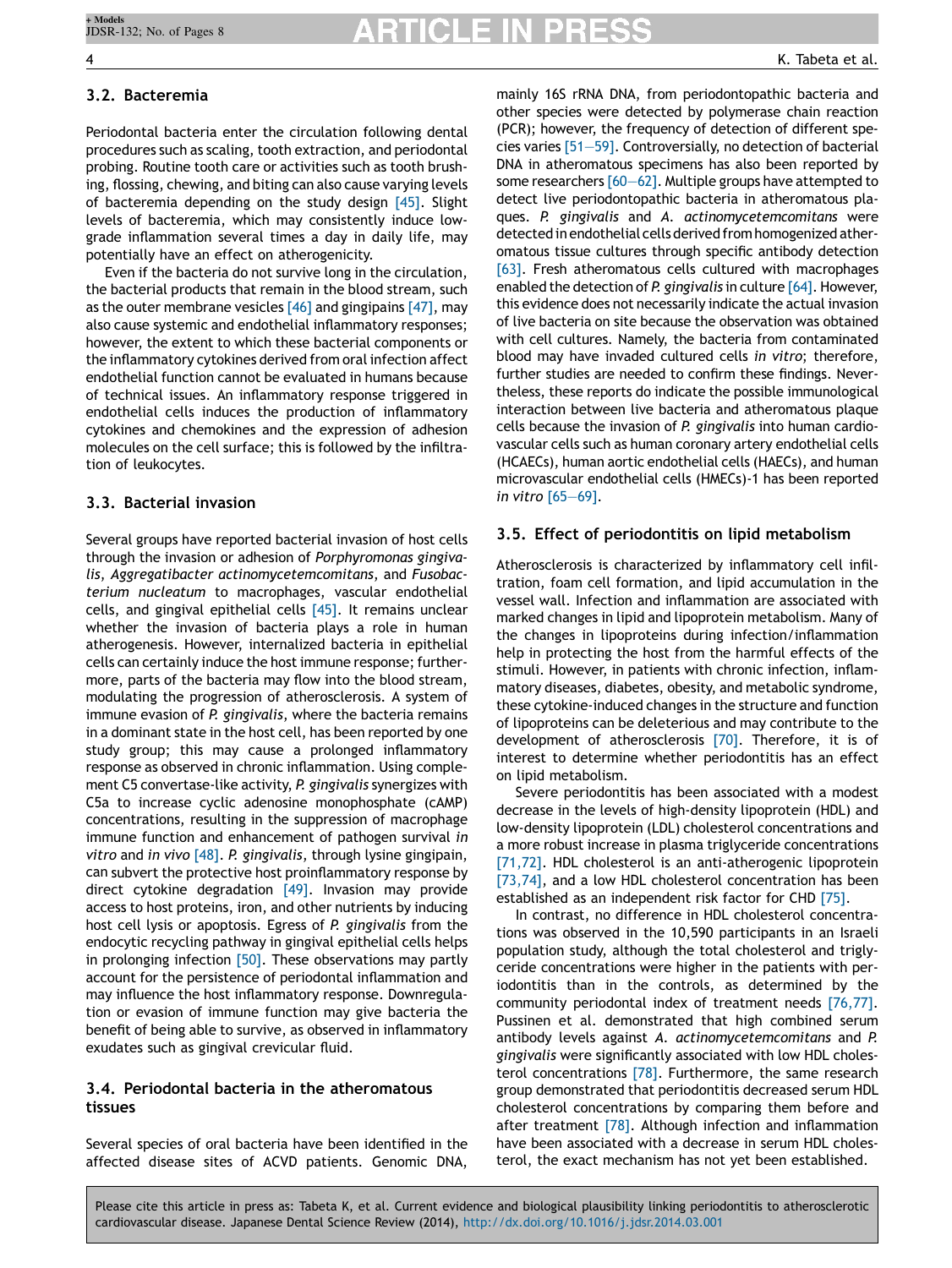Evidence of linking periodontitis to cardiovascular disease 5

#### 3.6. Influence of other systemic diseases

Some risk factors such as age, gender, cigarette smoking, and presence of diabetes are common to periodontitis and ACVD. Therefore, the relationship between these two diseases has been carefully assessed considering the effect of these confounders, and periodontitis has been shown to be an independent risk factor for CHD. The influence of diseases such as diabetes is a plausible mechanism because the disease is exacerbated by periodontal infection, adversely affecting glycemic control in patients with diabetes mellitus, contributing to the development of diabetic complications [\[79\]](#page-7-0), promoting the development of atherosclerosis, and increasing CHD risk.

Chronic kidney disease (CKD) has not received much attention in the context of the relationship between atherosclerotic disease and periodontal disease. However, the relationship between CKD and acute coronary syndromes has been well recognized [\[80,81\]](#page-7-0). End-stage renal disease is strongly associated with premature cardiovascular death and morbidity [\[82\]](#page-7-0). CKD is associated with accelerated atherogenesis, and the adverse influence of CKD has been demonstrated by the doubled mortality rate associated with acute coronary syndrome [\[83\].](#page-7-0) The role of chronic inflammation in the etiology of CKD was indicated by the increase in serum CRP levels [\[84,85\]](#page-7-0). Inflammation, oxidative stress, and dyslipidemia in advanced CKD have all been suggested to promote atherogenesis [\[86\]](#page-7-0). Previous studies also suggested an association between periodontitis and CKD. The atherosclerosis risk (ARIC) study demonstrated an association between CKD and periodontitis, with an OR of 2.0 (95% confidence interval, 1.23—3.24), and an exponential increase in antibodies to periodontal pathogens has been associated with CKD  $[87,88]$ . A retrospective study from the Third National Health and Nutrition Survey-NHANES III in the USA demonstrated that edentulous adults are more likely to have CKD [\[89\].](#page-7-0) Interventional studies in subjects with generalized chronic periodontitis demonstrated that nonsurgical periodontal therapy decreases the glomerular filtration rate (GFR), as assessed by cystatin C levels [\[90\].](#page-7-0) A systematic review assessing the relationship between periodontitis and CKD concluded that consistent evidence supports a positive association between the two diseases and the positive effects of periodontal treatment on GFR  $[91]$ . It is noteworthy that the only RCT study performed till date comprised a comparatively small study population; therefore, further studies are required to obtain sufficient evidence [\[92\].](#page-7-0) However, plausible mechanisms linking other systemic diseases such as diabetes and CKD to ACVD should be taken into account in order to understand the relationship between ACVD and periodontitis.

### 3.7. Animal studies

Several animal studies aimed at clarifying the effects of periodontopathic bacterial infection on atherogenesis have documented the formation of atheromatous plaque and the elevation of systemic inflammatory markers in the murine model [\[93—95\]](#page-7-0). Other studies observed the development of fatty streaks after periodontal infection in rabbits [\[96\]](#page-7-0) and atherosclerotic coronary lesions in normocholesterolemic and hypercholesterolemic pigs [\[97\].](#page-7-0) Bacteremia and bacterial invasion have been observed in humans, and this can explain the mechanisms linking periodontal infection to atherogenesis. However, the detection of bacteria in blood or affected tissues has not been a consistent finding. Without inducing bacteremia, we demonstrated that oral infection with P. gingivalis enhanced atherogenesis in apolipoprotein E (ApoE)-mutant mice, notably accompanying an increase in LDL cholesterol and decrease in HDL cholesterol, with altered gene expression profiles related to cholesterol transport [\[98,99\].](#page-7-0)

There are several points to consider before these findings can be extrapolated as a link between human periodontitis and atherosclerosis. First, intravenous inoculation with bacteria, rather than the natural route of infection for human periodontitis (i.e., via oral tissues), was used in some experiments. Although the occurrence of transient bacteremia on manipulation of the teeth and periodontal tissues is common, the extent of bacteremia resulting from a dental procedure is relatively low  $\lceil$  <10<sup>4</sup> colony-forming units (CFUs) of bacteria per milliliter] [\[100\]](#page-7-0). Moreover, there is no information on the relationship between the severity and extent of disease and the extent of bacteremia; therefore, the findings observed after the direct inoculation of bacteria may not represent those of naturally occurring periodontitis. Second, most studies used Apo E-deficient mice that phenotypically develop hyperlipidemia and atherosclerosis. Whether or not infection can be a trigger for the development of atherosclerosis in this model cannot be addressed.

#### 4. Intervention studies

Currently, there are no interventional studies on primary (first ischemic event) ACVD prevention. There is a single interventional study in which periodontal therapy was administered as an intervention in a secondary cardiac event prevention model through five coordinated cardiology—dental centers. In this protocol, 30% of the control subjects received periodontal treatment in addition to standard care. This pilot study failed to detect any adverse effects of periodontal scaling and root planning in individuals with heart disease as compared with a community care group, which also received some treatment [\[101\].](#page-7-0) The management of control subjects is an issue when designing RCT intervention studies because ethical concerns can be raised in regard to the long-term withholding of periodontal treatment.

#### 5. Conclusions

In conclusion, the current epidemiological evidence obtained from acceptable quality-controlled studies indicates the relationship between periodontitis and ACVD independent of known confounders. However, the lack of interventional studies that show the preventive effects of periodontal treatment on the future incidence of ACVD weakens the importance of the relationship between the two diseases. Interventional studies in the Japanese population are required because the original characteristics of life style, serum lipid concentrations, and genetic background need to be taken into account. These studies should be performed in multiple centers and on a large scale, and they should evaluate the feasibility of applicable treatments to contribute to public health. This review shows that we lack clinical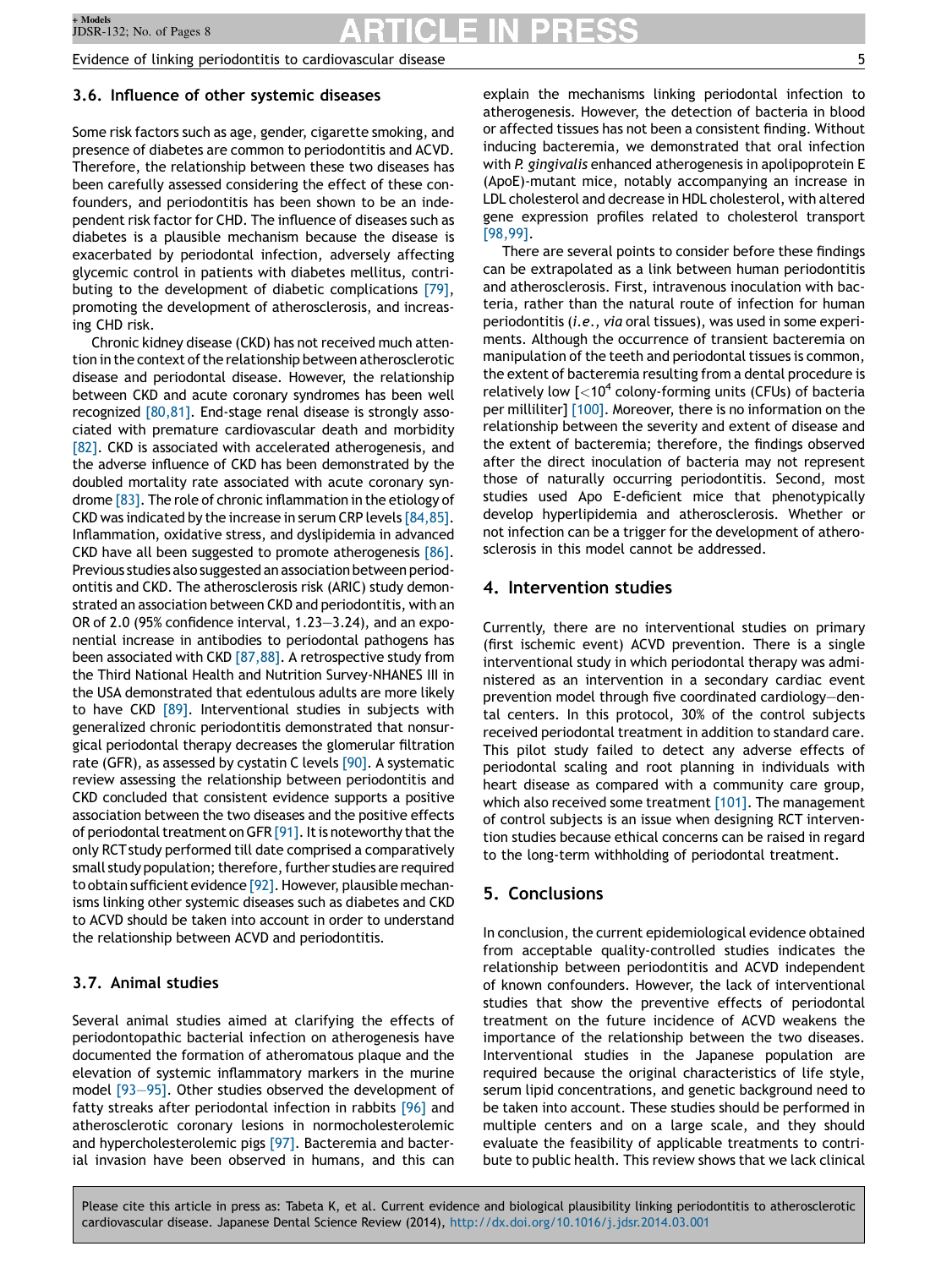# **RTICLE IN PRES**

markers to monitor the stability of the effects of periodontal therapy on ACVD.

Plausible evidence has been accumulated, and additional studies are required not only for better understanding and confirmation of these findings but also for the development of a novel and effective treatment or the isolation of effective markers to monitor the biological relationship between periodontitis and ACVD.

#### Acknowledgement

The authors thank Naoki Takahashi (Niigata University) for his assistance in preparing the manuscript.

#### References

- [1] [Humphrey](http://refhub.elsevier.com/S1882-7616(14)00003-9/sbref0005) LL, Fu R, Buckley DI, Freeman M, Helfand M. [Periodontal](http://refhub.elsevier.com/S1882-7616(14)00003-9/sbref0005) disease and coronary heart disease incidence: a systematic review and [meta-analysis.](http://refhub.elsevier.com/S1882-7616(14)00003-9/sbref0005) J Gen Intern Med [2008;23\(December](http://refhub.elsevier.com/S1882-7616(14)00003-9/sbref0005) (12)):2079—86.
- [2] Hujoel PP, Drangsholt M, [Spiekerman](http://refhub.elsevier.com/S1882-7616(14)00003-9/sbref0010) C, DeRouen TA. Preexisting [cardiovascular](http://refhub.elsevier.com/S1882-7616(14)00003-9/sbref0010) disease and periodontitis: a followup study. J Dent Res [2002;81\(March](http://refhub.elsevier.com/S1882-7616(14)00003-9/sbref0010) (3)):186—91.
- [3] Janket SJ, Baird AE, Chuang SK, Jones JA. [Meta-analysis](http://refhub.elsevier.com/S1882-7616(14)00003-9/sbref0015) of [periodontal](http://refhub.elsevier.com/S1882-7616(14)00003-9/sbref0015) disease and risk of coronary heart disease and [stroke.](http://refhub.elsevier.com/S1882-7616(14)00003-9/sbref0015) Oral Surg Oral Med Oral Pathol Oral Radiol Endod [2003;95\(May](http://refhub.elsevier.com/S1882-7616(14)00003-9/sbref0015) (5)):559—69.
- [4] Bahekar AA, Singh S, Saha S, Molnar J, Arora R. The [prevalence](http://refhub.elsevier.com/S1882-7616(14)00003-9/sbref0020) and incidence of coronary heart disease is [significantly](http://refhub.elsevier.com/S1882-7616(14)00003-9/sbref0020) increased in periodontitis: a [meta-analysis.](http://refhub.elsevier.com/S1882-7616(14)00003-9/sbref0020) Am Heart J [2007;154\(November](http://refhub.elsevier.com/S1882-7616(14)00003-9/sbref0020) (5)):830—7.
- [5] Blaizot A, Vergnes JN, [Nuwwareh](http://refhub.elsevier.com/S1882-7616(14)00003-9/sbref0025) S, Amar J, Sixou M. Periodontal diseases and [cardiovascular](http://refhub.elsevier.com/S1882-7616(14)00003-9/sbref0025) events: meta-analysis of observational studies. Int Dent J [2009;59\(August](http://refhub.elsevier.com/S1882-7616(14)00003-9/sbref0025) (4)):197—209.
- [6] Khader YS, [Albashaireh](http://refhub.elsevier.com/S1882-7616(14)00003-9/sbref0030) ZS, Alomari MA. Periodontal diseases and the risk of coronary heart and [cerebrovascular](http://refhub.elsevier.com/S1882-7616(14)00003-9/sbref0030) diseases: a meta-analysis. J Periodontol [2004;75\(August](http://refhub.elsevier.com/S1882-7616(14)00003-9/sbref0030) (8)):1046—53.
- [7] Lockhart PB, Bolger AF, Papapanou PN, [Osinbowale](http://refhub.elsevier.com/S1882-7616(14)00003-9/sbref0035) O, Trevisan M, Levison ME, et al. Periodontal disease and [atherosclerotic](http://refhub.elsevier.com/S1882-7616(14)00003-9/sbref0035) vascular disease: does the evidence support an [independent](http://refhub.elsevier.com/S1882-7616(14)00003-9/sbref0035) [association?:](http://refhub.elsevier.com/S1882-7616(14)00003-9/sbref0035) a scientific statement from the American Heart Association. Circulation 2012;125(May [\(20\)\):2520—44.](http://refhub.elsevier.com/S1882-7616(14)00003-9/sbref0035)
- [8] Tonetti MS, Van Dyke TE, working group 1 of the joint [EFPAAPw.](http://refhub.elsevier.com/S1882-7616(14)00003-9/sbref0040) Periodontitis and [atherosclerotic](http://refhub.elsevier.com/S1882-7616(14)00003-9/sbref0040) cardiovascular disease: consensus report of the Joint EFP/AAP Workshop on [Periodontitis](http://refhub.elsevier.com/S1882-7616(14)00003-9/sbref0040) and Systemic Diseases. J Periodontol [2013;84\(April](http://refhub.elsevier.com/S1882-7616(14)00003-9/sbref0040) (4 [Suppl.\)\):S24—9](http://refhub.elsevier.com/S1882-7616(14)00003-9/sbref0040).
- [9] Dietrich T, Sharma P, Walter C, Weston P, Beck J. The [epidemi](http://refhub.elsevier.com/S1882-7616(14)00003-9/sbref0045)ological evidence behind the association between [periodonti](http://refhub.elsevier.com/S1882-7616(14)00003-9/sbref0045)tis and incident [atherosclerotic](http://refhub.elsevier.com/S1882-7616(14)00003-9/sbref0045) cardiovascular disease. J Clin Periodontol 2013;40(April (14 [Suppl\)\):S70—84.](http://refhub.elsevier.com/S1882-7616(14)00003-9/sbref0045)
- [10] [Jimenez](http://refhub.elsevier.com/S1882-7616(14)00003-9/sbref0050) M, Krall EA, Garcia RI, Vokonas PS, Dietrich T. Periodontitis and incidence of [cerebrovascular](http://refhub.elsevier.com/S1882-7616(14)00003-9/sbref0050) disease in men. Ann Neurol [2009;66\(October](http://refhub.elsevier.com/S1882-7616(14)00003-9/sbref0050) (4)):505—12.
- [11] Grau AJ, Becher H, [Ziegler](http://refhub.elsevier.com/S1882-7616(14)00003-9/sbref0055) CM, Lichy C, Buggle F, Kaiser C, et al. [Periodontal](http://refhub.elsevier.com/S1882-7616(14)00003-9/sbref0055) disease as a risk factor for ischemic stroke. Stroke [2004;35\(February](http://refhub.elsevier.com/S1882-7616(14)00003-9/sbref0055) (2)):496—501.
- [12] Xu FY, Lu B. Prospective association of [periodontal](http://refhub.elsevier.com/S1882-7616(14)00003-9/sbref0060) disease with [cardiovascular](http://refhub.elsevier.com/S1882-7616(14)00003-9/sbref0060) and all-cause mortality: NHANES III follow-up study. Atherosclerosis [2011;218\(October](http://refhub.elsevier.com/S1882-7616(14)00003-9/sbref0060) (2)):536—42.
- [13] Ross R. [Atherosclerosis](http://refhub.elsevier.com/S1882-7616(14)00003-9/sbref0065) an inflammatory disease. N Engl J Med [1999;340\(January](http://refhub.elsevier.com/S1882-7616(14)00003-9/sbref0065) (2)):115—26.
- [14] Ruberg FL, Leopold JA, Loscalzo J. [Atherothrombosis:](http://refhub.elsevier.com/S1882-7616(14)00003-9/sbref0070) plaque instability and [thrombogenesis.](http://refhub.elsevier.com/S1882-7616(14)00003-9/sbref0070) Prog Cardiovasc Dis [2002;44\(March—April](http://refhub.elsevier.com/S1882-7616(14)00003-9/sbref0070) (5)):381—94.
- [15] Vita JA, Loscalzo J. [Shouldering](http://refhub.elsevier.com/S1882-7616(14)00003-9/sbref0075) the risk factor burden: infection, [atherosclerosis,](http://refhub.elsevier.com/S1882-7616(14)00003-9/sbref0075) and the vascular endothelium. Circulation [2002;106\(July](http://refhub.elsevier.com/S1882-7616(14)00003-9/sbref0075) (2)):164—6.
- [16] Pober JS, Min W, Bradley JR. [Mechanisms](http://refhub.elsevier.com/S1882-7616(14)00003-9/sbref0080) of endothelial dysfunction, injury, and death. Annu Rev [Pathol-Mech](http://refhub.elsevier.com/S1882-7616(14)00003-9/sbref0080) 2009;4:71— [95](http://refhub.elsevier.com/S1882-7616(14)00003-9/sbref0080).
- [17] Galis ZS, Sukhova GK, Lark MW, Libby P. Increased [expression](http://refhub.elsevier.com/S1882-7616(14)00003-9/sbref0085) of matrix [metalloproteinases](http://refhub.elsevier.com/S1882-7616(14)00003-9/sbref0085) and matrix degrading activity in vulnerable regions of human [atherosclerotic](http://refhub.elsevier.com/S1882-7616(14)00003-9/sbref0085) plaques. J Clin Invest [1994;94\(December](http://refhub.elsevier.com/S1882-7616(14)00003-9/sbref0085) (6)):2493—503.
- [18] Tonetti MS. Periodontitis and risk for [atherosclerosis:](http://refhub.elsevier.com/S1882-7616(14)00003-9/sbref0090) an update on intervention trials. J Clin Periodontol [2009;36\(July](http://refhub.elsevier.com/S1882-7616(14)00003-9/sbref0090) (10  $Sunn()$ ):15—9.
- [19] [Nakajima](http://refhub.elsevier.com/S1882-7616(14)00003-9/sbref0095) T, Honda T, Domon H, Okui T, Kajita K, Ito H, et al. [Periodontitis-associated](http://refhub.elsevier.com/S1882-7616(14)00003-9/sbref0095) up-regulation of systemic inflammatory [mediator](http://refhub.elsevier.com/S1882-7616(14)00003-9/sbref0095) level may increase the risk of coronary heart disease. J Periodontal Res [2010;45\(February](http://refhub.elsevier.com/S1882-7616(14)00003-9/sbref0095) (1)):116—22.
- [20] [Paraskevas](http://refhub.elsevier.com/S1882-7616(14)00003-9/sbref0100) S, Huizinga JD, Loos BG, A systematic review and [meta-analyses](http://refhub.elsevier.com/S1882-7616(14)00003-9/sbref0100) on C-reactive protein in relation to periodontitis. J Clin Periodontol [2008;35\(April](http://refhub.elsevier.com/S1882-7616(14)00003-9/sbref0100) (4)):277—90.
- [21] [Leivadaros](http://refhub.elsevier.com/S1882-7616(14)00003-9/sbref0105) E, van der Velden U, Bizzarro S, Ten Heggeler JM, Gerdes VE, Hoek FJ, et al. A pilot study into [measurements](http://refhub.elsevier.com/S1882-7616(14)00003-9/sbref0105) of markers of [atherosclerosis](http://refhub.elsevier.com/S1882-7616(14)00003-9/sbref0105) in periodontitis. J Periodontol [2005;76\(January](http://refhub.elsevier.com/S1882-7616(14)00003-9/sbref0105) (1)):121—8.
- [22] Blake GJ, Ridker PM. High sensitivity [C-reactive](http://refhub.elsevier.com/S1882-7616(14)00003-9/sbref0110) protein for predicting [cardiovascular](http://refhub.elsevier.com/S1882-7616(14)00003-9/sbref0110) disease: an inflammatory hypothesis. Eur Heart J [2001;22\(March](http://refhub.elsevier.com/S1882-7616(14)00003-9/sbref0110) (5)):349—52.
- [23] Blake GJ, Ridker PM. [Inflammatory](http://refhub.elsevier.com/S1882-7616(14)00003-9/sbref0115) bio-markers and cardiovascular risk prediction. J Intern Med [2002;252\(October](http://refhub.elsevier.com/S1882-7616(14)00003-9/sbref0115) (4)):283— [94](http://refhub.elsevier.com/S1882-7616(14)00003-9/sbref0115).
- [24] Blake GJ, Ridker PM. [C-reactive](http://refhub.elsevier.com/S1882-7616(14)00003-9/sbref0120) protein: a surrogate risk marker or mediator of [atherothrombosis?](http://refhub.elsevier.com/S1882-7616(14)00003-9/sbref0120) Am J Physiol Regul Integr Comp Physiol [2003;285\(November](http://refhub.elsevier.com/S1882-7616(14)00003-9/sbref0120) (5)):R1250—2.
- [25] Blake GJ, Rifai N, Buring JE, Ridker PM. Blood [pressure,](http://refhub.elsevier.com/S1882-7616(14)00003-9/sbref0125) Creactive protein, and risk of future [cardiovascular](http://refhub.elsevier.com/S1882-7616(14)00003-9/sbref0125) events. Circulation [2003;108\(December](http://refhub.elsevier.com/S1882-7616(14)00003-9/sbref0125) (24)):2993—9.
- [26] Moshage HJ, Roelofs HM, van Pelt JF, [Hazenberg](http://refhub.elsevier.com/S1882-7616(14)00003-9/sbref0130) BP, van Leeuwen MA, Limburg PC, et al. The effect of [interleukin-1,](http://refhub.elsevier.com/S1882-7616(14)00003-9/sbref0130) interleukin-6 and its [interrelationship](http://refhub.elsevier.com/S1882-7616(14)00003-9/sbref0130) on the synthesis of serum amyloid A and [C-reactive](http://refhub.elsevier.com/S1882-7616(14)00003-9/sbref0130) protein in primary cultures of adult human [hepatocytes.](http://refhub.elsevier.com/S1882-7616(14)00003-9/sbref0130) Biochem Biophys Res Commun [1988;155\(August](http://refhub.elsevier.com/S1882-7616(14)00003-9/sbref0130) (1)):112—7.
- [27] Maekawa T, Takahashi N, Honda T, [Yonezawa](http://refhub.elsevier.com/S1882-7616(14)00003-9/sbref0135) D, Miyashita H, Okui T, et al. [Porphyromonas](http://refhub.elsevier.com/S1882-7616(14)00003-9/sbref0135) gingivalis antigens and interleukin-6 stimulate the production of monocyte [chemoattractant](http://refhub.elsevier.com/S1882-7616(14)00003-9/sbref0135) protein-1 via the [upregulation](http://refhub.elsevier.com/S1882-7616(14)00003-9/sbref0135) of early growth response-1 [transcription](http://refhub.elsevier.com/S1882-7616(14)00003-9/sbref0135) in human coronary artery endothelial cells. J Vasc Res [2009;47\(4\):346—54](http://refhub.elsevier.com/S1882-7616(14)00003-9/sbref0135).
- [28] Maekawa T, Tabeta K, [Kajita-Okui](http://refhub.elsevier.com/S1882-7616(14)00003-9/sbref0140) K, Nakajima T, Yamazaki K. Increased [expression](http://refhub.elsevier.com/S1882-7616(14)00003-9/sbref0140) of C-reactive protein gene in inflamed gingival tissues could be derived from [endothelial](http://refhub.elsevier.com/S1882-7616(14)00003-9/sbref0140) cells stimulated with interleukin-6. Arch Oral Biol [2011;56\(November](http://refhub.elsevier.com/S1882-7616(14)00003-9/sbref0140) [\(11\)\):1312—8](http://refhub.elsevier.com/S1882-7616(14)00003-9/sbref0140).
- [29] Arima H, Kubo M, [Yonemoto](http://refhub.elsevier.com/S1882-7616(14)00003-9/sbref0145) K, Doi Y, Ninomiya T, Tanizaki Y, et al. [High-sensitivity](http://refhub.elsevier.com/S1882-7616(14)00003-9/sbref0145) C-reactive protein and coronary heart disease in a general population of Japanese: the Hisayama study. Arterioscler Thromb Vasc Biol 2008;28(July [\(7\)\):1385—91.](http://refhub.elsevier.com/S1882-7616(14)00003-9/sbref0145)
- [30] Gorska R, [Nedzi-Gora](http://refhub.elsevier.com/S1882-7616(14)00003-9/sbref0150) M. The effects of the initial treatment phase and of adjunctive low-dose [doxycycline](http://refhub.elsevier.com/S1882-7616(14)00003-9/sbref0150) therapy on clinical [parameters](http://refhub.elsevier.com/S1882-7616(14)00003-9/sbref0150) and MMP-8, MMP-9, and TIMP-1 levels in the saliva and [peripheral](http://refhub.elsevier.com/S1882-7616(14)00003-9/sbref0150) blood of patients with chronic periodontitis. Arch Immunol Ther Exp [2006;54\(November—Decem](http://refhub.elsevier.com/S1882-7616(14)00003-9/sbref0150)ber [\(6\)\):419—26](http://refhub.elsevier.com/S1882-7616(14)00003-9/sbref0150).
- [31] Iwamoto Y, Nishimura F, [Nakagawa](http://refhub.elsevier.com/S1882-7616(14)00003-9/sbref0155) M, Sugimoto H, Shikata K, Makino H, et al. The effect of [antimicrobial](http://refhub.elsevier.com/S1882-7616(14)00003-9/sbref0155) periodontal treatment on circulating tumor necrosis [factor-alpha](http://refhub.elsevier.com/S1882-7616(14)00003-9/sbref0155) and glycated [hemoglobin](http://refhub.elsevier.com/S1882-7616(14)00003-9/sbref0155) level in patients with type 2 diabetes. J Periodontol [2001;72\(June](http://refhub.elsevier.com/S1882-7616(14)00003-9/sbref0155) (6)):774—8.

<span id="page-5-0"></span>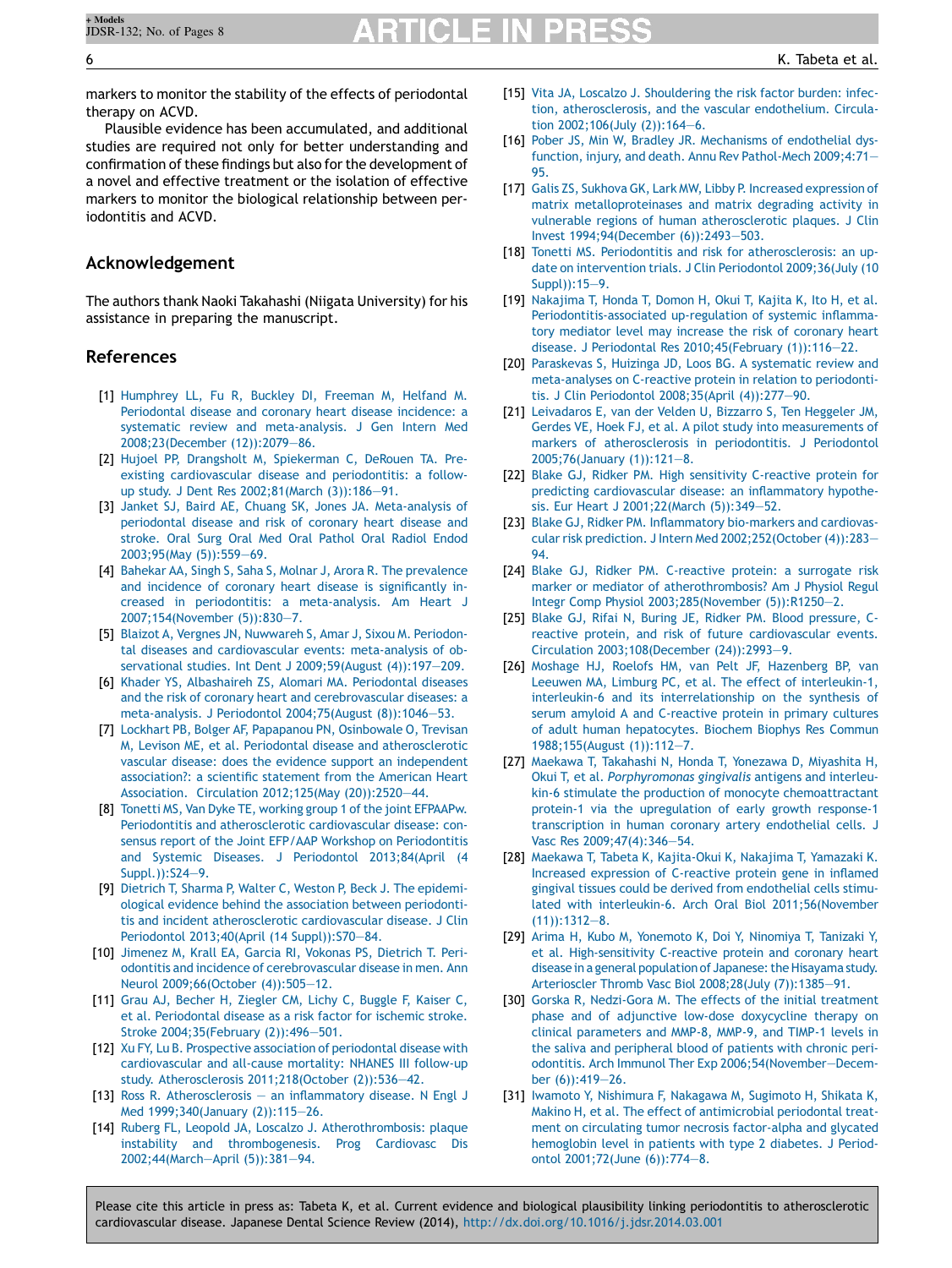#### <span id="page-6-0"></span>Evidence of linking periodontitis to cardiovascular disease 7

- [32] Iwamoto Y, [Nishimura](http://refhub.elsevier.com/S1882-7616(14)00003-9/sbref0160) F, Soga Y, Takeuchi K, Kurihara M, Takashiba S, et al. [Antimicrobial](http://refhub.elsevier.com/S1882-7616(14)00003-9/sbref0160) periodontal treatment decreases serum [C-reactive](http://refhub.elsevier.com/S1882-7616(14)00003-9/sbref0160) protein, tumor necrosis factoralpha, but not [adiponectin](http://refhub.elsevier.com/S1882-7616(14)00003-9/sbref0160) levels in patients with chronic periodontitis. J Periodontol [2003;74\(August](http://refhub.elsevier.com/S1882-7616(14)00003-9/sbref0160) (8)):1231—6.
- [33] Duarte PM, da Rocha M, [Sampaio](http://refhub.elsevier.com/S1882-7616(14)00003-9/sbref0165) E, Mestnik MJ, Feres M, [Figueiredo](http://refhub.elsevier.com/S1882-7616(14)00003-9/sbref0165) LC, et al. Serum levels of cytokines in subjects with generalized chronic and aggressive [periodontitis](http://refhub.elsevier.com/S1882-7616(14)00003-9/sbref0165) before and after [non-surgical](http://refhub.elsevier.com/S1882-7616(14)00003-9/sbref0165) periodontal therapy: a pilot study. J Periodontol 2010;81(July [\(7\)\):1056—63](http://refhub.elsevier.com/S1882-7616(14)00003-9/sbref0165).
- [34] Lalla E, Kaplan S, Yang J, Roth GA, [Papapanou](http://refhub.elsevier.com/S1882-7616(14)00003-9/sbref0170) PN, Greenberg S. Effects of periodontal therapy on serum C-reactive protein, sEselectin, and tumor necrosis [factor-alpha](http://refhub.elsevier.com/S1882-7616(14)00003-9/sbref0170) secretion by peripheral [blood-derived](http://refhub.elsevier.com/S1882-7616(14)00003-9/sbref0170) macrophages in diabetes. A pilot study. J Periodontal Res [2007;42\(June](http://refhub.elsevier.com/S1882-7616(14)00003-9/sbref0170) (3)):274—82.
- [35] Kallio KA, Buhlin K, [Jauhiainen](http://refhub.elsevier.com/S1882-7616(14)00003-9/sbref0175) M, Keva R, Tuomainen AM, Klinge B, et al. [Lipopolysaccharide](http://refhub.elsevier.com/S1882-7616(14)00003-9/sbref0175) associates with pro-atherogenic lipoproteins in [periodontitis](http://refhub.elsevier.com/S1882-7616(14)00003-9/sbref0175) patients. Innate Immun [2008;14\(August](http://refhub.elsevier.com/S1882-7616(14)00003-9/sbref0175) (4)):247—53.
- [36] Buhlin K, Hultin M, [Norderyd](http://refhub.elsevier.com/S1882-7616(14)00003-9/sbref0180) O, Persson L, Pockley AG, Pussinen PJ, et al. Periodontal treatment influences risk markers for [atherosclerosis](http://refhub.elsevier.com/S1882-7616(14)00003-9/sbref0180) in patients with severe periodontitis. Atherosclerosis [2009;206\(October](http://refhub.elsevier.com/S1882-7616(14)00003-9/sbref0180) (2)):518—22.
- [37] Yamazaki K, Honda T, Oda T, [Ueki-Maruyama](http://refhub.elsevier.com/S1882-7616(14)00003-9/sbref0185) K, Nakajima T, Yoshie H, et al. Effect of [periodontal](http://refhub.elsevier.com/S1882-7616(14)00003-9/sbref0185) treatment on the Creactive protein and [proinflammatory](http://refhub.elsevier.com/S1882-7616(14)00003-9/sbref0185) cytokine levels in Japanese periodontitis patients. J Periodontal Res [2005;40\(Febru](http://refhub.elsevier.com/S1882-7616(14)00003-9/sbref0185)ary [\(1\)\):53—8](http://refhub.elsevier.com/S1882-7616(14)00003-9/sbref0185).
- [38] Sun WL, Chen LL, Zhang SZ, Wu YM, Ren YZ, Qin GM. [Inflam](http://refhub.elsevier.com/S1882-7616(14)00003-9/sbref0190)matory cytokines, [adiponectin,](http://refhub.elsevier.com/S1882-7616(14)00003-9/sbref0190) insulin resistance and metabolic control after periodontal [intervention](http://refhub.elsevier.com/S1882-7616(14)00003-9/sbref0190) in patients with type 2 diabetes and chronic [periodontitis.](http://refhub.elsevier.com/S1882-7616(14)00003-9/sbref0190) Intern Med [2011;50\(15\):1569—74.](http://refhub.elsevier.com/S1882-7616(14)00003-9/sbref0190)
- [39] D'Aiuto F, Parkar M, [Andreou](http://refhub.elsevier.com/S1882-7616(14)00003-9/sbref0195) G, Suvan J, Brett PM, Ready D, et al. Periodontitis and systemic [inflammation:](http://refhub.elsevier.com/S1882-7616(14)00003-9/sbref0195) control of the local infection is [associated](http://refhub.elsevier.com/S1882-7616(14)00003-9/sbref0195) with a reduction in serum inflammatory markers. J Dent Res [2004;83\(February](http://refhub.elsevier.com/S1882-7616(14)00003-9/sbref0195) (2)):156—60.
- [40] [D'Aiuto](http://refhub.elsevier.com/S1882-7616(14)00003-9/sbref0200) F, Parkar M, Nibali L, Suvan J, Lessem J, Tonetti MS. [Periodontal](http://refhub.elsevier.com/S1882-7616(14)00003-9/sbref0200) infections cause changes in traditional and novel [cardiovascular](http://refhub.elsevier.com/S1882-7616(14)00003-9/sbref0200) risk factors: results from a randomized controlled clinical trial. Am Heart J [2006;151\(May](http://refhub.elsevier.com/S1882-7616(14)00003-9/sbref0200) (5)):977—84.
- [41] Higashi Y, Goto C, Jitsuiki D, [Umemura](http://refhub.elsevier.com/S1882-7616(14)00003-9/sbref0205) T, Nishioka K, Hidaka T, et al. [Periodontal](http://refhub.elsevier.com/S1882-7616(14)00003-9/sbref0205) infection is associated with endothelial dysfunction in healthy subjects and [hypertensive](http://refhub.elsevier.com/S1882-7616(14)00003-9/sbref0205) patients. Hypertension [2008;51\(February](http://refhub.elsevier.com/S1882-7616(14)00003-9/sbref0205) (2)):446—53.
- [42] [Fentoglu](http://refhub.elsevier.com/S1882-7616(14)00003-9/sbref0210) O, Koroglu BK, Kara Y, Dogan B, Yilmaz G, Sutcu R, et al. Serum [lipoprotein-associated](http://refhub.elsevier.com/S1882-7616(14)00003-9/sbref0210) phospholipase A(2) and C-reactive protein levels in association with [periodontal](http://refhub.elsevier.com/S1882-7616(14)00003-9/sbref0210) disease and [hyperlipidemia.](http://refhub.elsevier.com/S1882-7616(14)00003-9/sbref0210) J Periodontol 2011;82(March [\(3\)\):350—9](http://refhub.elsevier.com/S1882-7616(14)00003-9/sbref0210).
- [43] Correa FO, Goncalves D, Figueredo CM, Bastos AS, [Gustafsson](http://refhub.elsevier.com/S1882-7616(14)00003-9/sbref0215) A, Orrico SR. Effect of [periodontal](http://refhub.elsevier.com/S1882-7616(14)00003-9/sbref0215) treatment on metabolic control, systemic [inflammation](http://refhub.elsevier.com/S1882-7616(14)00003-9/sbref0215) and cytokines in patients with type 2 diabetes. J Clin Periodontol [2010;37\(January](http://refhub.elsevier.com/S1882-7616(14)00003-9/sbref0215) (1)):53—8.
- [44] D'Aiuto F, Orlandi M, Gunsolley JC. Evidence that [periodontal](http://refhub.elsevier.com/S1882-7616(14)00003-9/sbref0220) treatment improves [biomarkers](http://refhub.elsevier.com/S1882-7616(14)00003-9/sbref0220) and CVD outcomes. J Periodontol 2013;84(April (4 [Suppl\)\):S85—105](http://refhub.elsevier.com/S1882-7616(14)00003-9/sbref0220).
- [45] Reyes L, Herrera D, Kozarov E, Roldan S, [Progulske-Fox](http://refhub.elsevier.com/S1882-7616(14)00003-9/sbref0225) A. Periodontal bacterial invasion and infection: [contribution](http://refhub.elsevier.com/S1882-7616(14)00003-9/sbref0225) to [atherosclerotic](http://refhub.elsevier.com/S1882-7616(14)00003-9/sbref0225) pathology. J Clin Periodontol 2013;40(April (14 [Suppl\)\):S30—50](http://refhub.elsevier.com/S1882-7616(14)00003-9/sbref0225).
- [46] Bartruff JB, Yukna RA, Layman DL. Outer [membrane](http://refhub.elsevier.com/S1882-7616(14)00003-9/sbref0230) vesicles from [Porphyromonas](http://refhub.elsevier.com/S1882-7616(14)00003-9/sbref0230) gingivalis affect the growth and function of cultured human gingival [fibroblasts](http://refhub.elsevier.com/S1882-7616(14)00003-9/sbref0230) and umbilical vein endothelial cells. J Periodontol [2005;76\(June](http://refhub.elsevier.com/S1882-7616(14)00003-9/sbref0230) (6)):972—9.
- [47] Fitzpatrick RE, [Wijeyewickrema](http://refhub.elsevier.com/S1882-7616(14)00003-9/sbref0235) LC, Pike RN. The gingipains: scissors and glue of the periodontal pathogen, [Porphyromonas](http://refhub.elsevier.com/S1882-7616(14)00003-9/sbref0235) gingivalis. Future Microbiol 2009;4(May [\(4\)\):471—87.](http://refhub.elsevier.com/S1882-7616(14)00003-9/sbref0235)
- [48] Wang M, Krauss JL, Domon H, Hosur KB, Liang S, [Magotti](http://refhub.elsevier.com/S1882-7616(14)00003-9/sbref0240) P, et al. Microbial hijacking of [complement-toll-like](http://refhub.elsevier.com/S1882-7616(14)00003-9/sbref0240) receptor crosstalk. Sci Signal [2010;3\(109\):ra11](http://refhub.elsevier.com/S1882-7616(14)00003-9/sbref0240).
- [49] Stathopoulou PG, [Benakanakere](http://refhub.elsevier.com/S1882-7616(14)00003-9/sbref0245) MR, Galicia JC, Kinane DF. The host cytokine response to [Porphyromonas](http://refhub.elsevier.com/S1882-7616(14)00003-9/sbref0245) gingivalis is modified by gingipains. Oral Microbiol Immunol [2009;24\(February](http://refhub.elsevier.com/S1882-7616(14)00003-9/sbref0245) (1)):11—7.
- [50] Takeuchi H, Furuta N, Morisaki I, Amano A. Exit of [intracellular](http://refhub.elsevier.com/S1882-7616(14)00003-9/sbref0250) [Porphyromonas](http://refhub.elsevier.com/S1882-7616(14)00003-9/sbref0250) gingivalis from gingival epithelial cells is mediated by [endocytic](http://refhub.elsevier.com/S1882-7616(14)00003-9/sbref0250) recycling pathway. Cell Microbiol [2011;13\(May](http://refhub.elsevier.com/S1882-7616(14)00003-9/sbref0250) (5)):677—91.
- [51] [Haraszthy](http://refhub.elsevier.com/S1882-7616(14)00003-9/sbref0255) VI, Zambon JJ, Trevisan M, Zeid M, Genco RJ. Identification of periodontal pathogens in [atheromatous](http://refhub.elsevier.com/S1882-7616(14)00003-9/sbref0255) plaques. J Periodontol [2000;71\(October](http://refhub.elsevier.com/S1882-7616(14)00003-9/sbref0255) (10)):1554—60.
- [52] Stelzel M, Conrads G, [Pankuweit](http://refhub.elsevier.com/S1882-7616(14)00003-9/sbref0260) S, Maisch B, Vogt S, Moosdorf R, et al. Detection of [Porphyromonas](http://refhub.elsevier.com/S1882-7616(14)00003-9/sbref0260) gingivalis DNA in aortic tissue by PCR. J Periodontol [2002;73\(August](http://refhub.elsevier.com/S1882-7616(14)00003-9/sbref0260) (8)):868—70.
- [53] Ishihara K, Nabuchi A, Ito R, Miyachi K, [Kuramitsu](http://refhub.elsevier.com/S1882-7616(14)00003-9/sbref0265) HK, Okuda K. Correlation between detection rates of [periodontopathic](http://refhub.elsevier.com/S1882-7616(14)00003-9/sbref0265) bacterial DNA in coronary stenotic artery plaque [\[corrected\]](http://refhub.elsevier.com/S1882-7616(14)00003-9/sbref0265) and in dental plaque samples. J Clin Microbiol [2004;42\(March](http://refhub.elsevier.com/S1882-7616(14)00003-9/sbref0265) [\(3\)\):1313—5.](http://refhub.elsevier.com/S1882-7616(14)00003-9/sbref0265)
- [54] Kurihara N, Inoue Y, Iwai T, Umeda M, Huang Y, [Ishikawa](http://refhub.elsevier.com/S1882-7616(14)00003-9/sbref0270) I. Detection and localization of [periodontopathic](http://refhub.elsevier.com/S1882-7616(14)00003-9/sbref0270) bacteria in abdominal aortic [aneurysms.](http://refhub.elsevier.com/S1882-7616(14)00003-9/sbref0270) Eur J Vasc Endovasc Surg [2004;28\(November](http://refhub.elsevier.com/S1882-7616(14)00003-9/sbref0270) (5)):553—8.
- [55] Pucar A, Milasin J, Lekovic V, [Vukadinovic](http://refhub.elsevier.com/S1882-7616(14)00003-9/sbref0275) M, Ristic M, Putnik S, et al. Correlation between [atherosclerosis](http://refhub.elsevier.com/S1882-7616(14)00003-9/sbref0275) and periodontal putative [pathogenic](http://refhub.elsevier.com/S1882-7616(14)00003-9/sbref0275) bacterial infections in coronary and internal mammary arteries. J Periodontol [2007;78\(April\(4\)\):677—82.](http://refhub.elsevier.com/S1882-7616(14)00003-9/sbref0275)
- [56] Nakano K, Nemoto H, Nomura R, Inaba H, Yoshioka H, [Taniguchi](http://refhub.elsevier.com/S1882-7616(14)00003-9/sbref0280) K, et al. Detection of oral bacteria in [cardiovascular](http://refhub.elsevier.com/S1882-7616(14)00003-9/sbref0280) specimens. Oral Microbiol Immunol [2009;24\(February](http://refhub.elsevier.com/S1882-7616(14)00003-9/sbref0280) (1)):64—8.
- [57] Figuero E, Sanchez-Beltran M, [Cuesta-Frechoso](http://refhub.elsevier.com/S1882-7616(14)00003-9/sbref0285) S, Tejerina JM, del Castro JA, Gutierrez JM, et al. Detection of [periodontal](http://refhub.elsevier.com/S1882-7616(14)00003-9/sbref0285) bacteria in [atheromatous](http://refhub.elsevier.com/S1882-7616(14)00003-9/sbref0285) plaque by nested polymerase chain reaction. J Periodontol [2011;82\(October](http://refhub.elsevier.com/S1882-7616(14)00003-9/sbref0285) (10)):1469—77.
- [58] Ohki T, Itabashi Y, Kohno T, [Yoshizawa](http://refhub.elsevier.com/S1882-7616(14)00003-9/sbref0290) A, Nishikubo S, Watanabe S, et al. Detection of [periodontal](http://refhub.elsevier.com/S1882-7616(14)00003-9/sbref0290) bacteria in thrombi of patients with acute myocardial infarction by [polymerase](http://refhub.elsevier.com/S1882-7616(14)00003-9/sbref0290) chain reaction. Am Heart J [2012;163\(February](http://refhub.elsevier.com/S1882-7616(14)00003-9/sbref0290) (2)):164—7.
- [59] [Yamazaki](http://refhub.elsevier.com/S1882-7616(14)00003-9/sbref0295) K, Ohsawa Y, Itoh H, Ueki K, Tabeta K, Oda T, et al. Tcell clonality to [Porphyromonas](http://refhub.elsevier.com/S1882-7616(14)00003-9/sbref0295) gingivalis and human heat shock protein 60s in patients with [atherosclerosis](http://refhub.elsevier.com/S1882-7616(14)00003-9/sbref0295) and periodontitis. Oral Microbiol Immunol [2004;19\(June](http://refhub.elsevier.com/S1882-7616(14)00003-9/sbref0295) (3)):160—7.
- [60] Cairo F, Gaeta C, Dorigo W, [Oggioni](http://refhub.elsevier.com/S1882-7616(14)00003-9/sbref0300) MR, Pratesi C, Pini Prato GP, et al. Periodontal pathogens in [atheromatous](http://refhub.elsevier.com/S1882-7616(14)00003-9/sbref0300) plaques. A controlled clinical and laboratory trial. J [Periodontal](http://refhub.elsevier.com/S1882-7616(14)00003-9/sbref0300) Res [2004;39\(December](http://refhub.elsevier.com/S1882-7616(14)00003-9/sbref0300) (6)):442—6.
- [61] Aimetti M, Romano F, Nessi F. [Microbiologic](http://refhub.elsevier.com/S1882-7616(14)00003-9/sbref0305) analysis of periodontal pockets and carotid [atheromatous](http://refhub.elsevier.com/S1882-7616(14)00003-9/sbref0305) plaques in advanced chronic [periodontitis](http://refhub.elsevier.com/S1882-7616(14)00003-9/sbref0305) patients. J Periodontol [2007;78\(Sepetember](http://refhub.elsevier.com/S1882-7616(14)00003-9/sbref0305) (9)):1718—23.
- [62] [Aquino](http://refhub.elsevier.com/S1882-7616(14)00003-9/sbref0310) AR, Lima KC, Paiva MS, Rocas IN, [Siqueira](http://refhub.elsevier.com/S1882-7616(14)00003-9/sbref0310) Jr JF. Molecular survey of [atheromatous](http://refhub.elsevier.com/S1882-7616(14)00003-9/sbref0310) plaques for the presence of DNA from [periodontal](http://refhub.elsevier.com/S1882-7616(14)00003-9/sbref0310) bacterial pathogens, archaea and fungi. J Periodontal Res [2011;46\(June](http://refhub.elsevier.com/S1882-7616(14)00003-9/sbref0310) (3)):303—9.
- [63] Kozarov EV, Dorn BR, [Shelburne](http://refhub.elsevier.com/S1882-7616(14)00003-9/sbref0315) CE, Dunn Jr WA, [Progulske-Fox](http://refhub.elsevier.com/S1882-7616(14)00003-9/sbref0315) A. Human [atherosclerotic](http://refhub.elsevier.com/S1882-7616(14)00003-9/sbref0315) plaque contains viable invasive Actinobacillus [actinomycetemcomitans](http://refhub.elsevier.com/S1882-7616(14)00003-9/sbref0315) and Porphyromonas gingivalis. Arterioscler Thromb Vasc Biol [2005;25\(March](http://refhub.elsevier.com/S1882-7616(14)00003-9/sbref0315) [\(3\)\):e17—8.](http://refhub.elsevier.com/S1882-7616(14)00003-9/sbref0315)
- [64] Rafferty B, Jonsson D, [Kalachikov](http://refhub.elsevier.com/S1882-7616(14)00003-9/sbref0320) S, Demmer RT, Nowygrod R, Elkind MS, et al. Impact of [monocytic](http://refhub.elsevier.com/S1882-7616(14)00003-9/sbref0320) cells on recovery of uncultivable bacteria from [atherosclerotic](http://refhub.elsevier.com/S1882-7616(14)00003-9/sbref0320) lesions. J Intern Med [2011;270\(Sepetember](http://refhub.elsevier.com/S1882-7616(14)00003-9/sbref0320) (3)):273—80.
- [65] [Deshpande](http://refhub.elsevier.com/S1882-7616(14)00003-9/sbref0325) RG, Khan MB, Genco CA. Invasion of aortic and heart endothelial cells by [Porphyromonas](http://refhub.elsevier.com/S1882-7616(14)00003-9/sbref0325) gingivalis. Infect Immun [1998;66\(November](http://refhub.elsevier.com/S1882-7616(14)00003-9/sbref0325) (11)):5337—43.